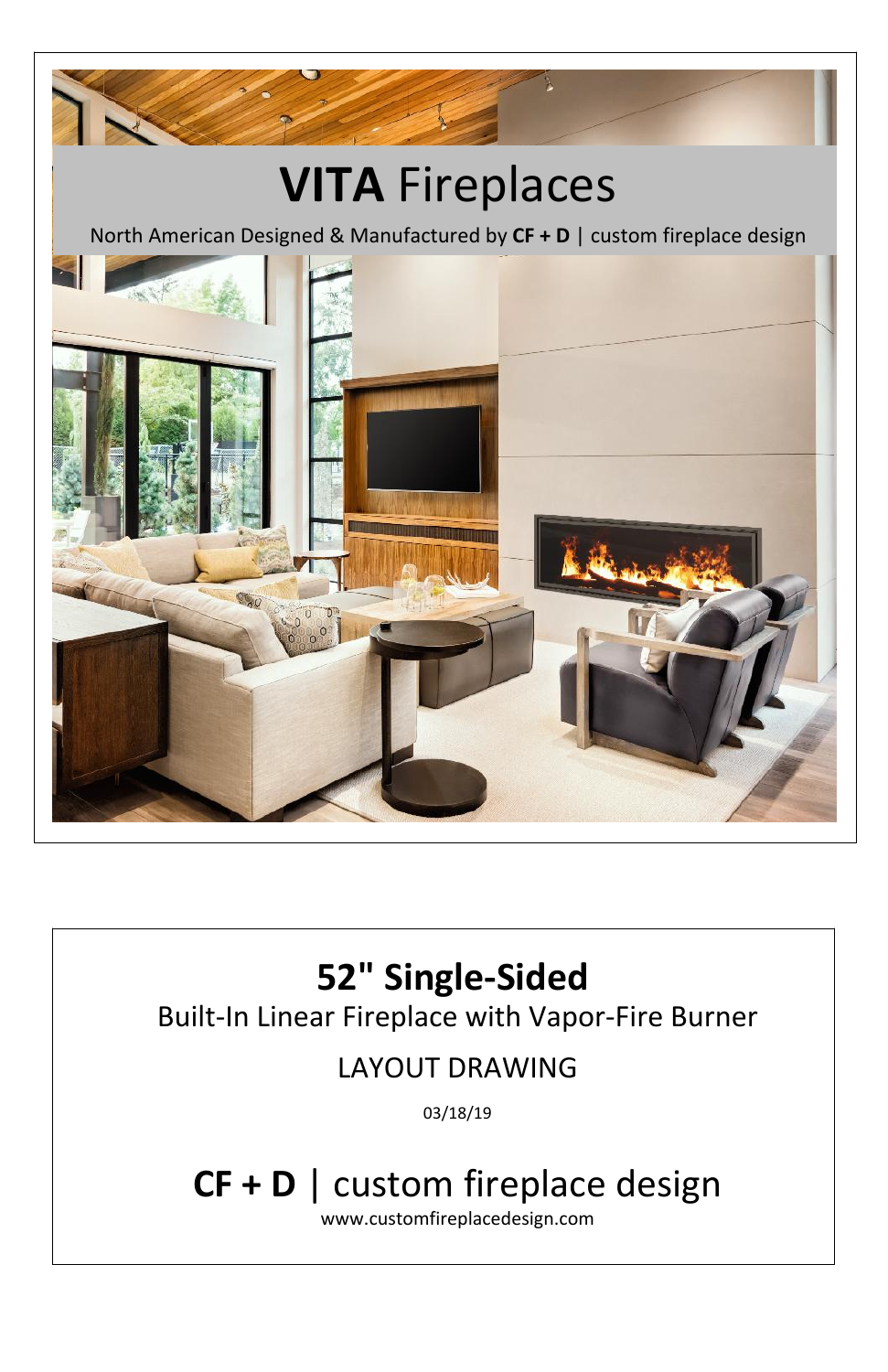

| <b>SUPPLY LINE DEDICATED</b><br>120V 15AMP<br><b>POWER WITH GFCI</b>                                                                                                                                                                                      |                       | <b>DRAIN LINE</b>                              | $\pm$ / $\epsilon$ vv/ $\lambda$ i $\epsilon$ is $\lambda$<br><b>SUPPLY LINE</b><br><b>FOR CONTINUOUS</b><br><b>WATER FEED</b> |                                                                   |                  |             | <b>LEVELING FEET</b><br><b>FOR HEIGHT -</b><br><b>ADJUSTMENT</b> |                       |                  |   |  |
|-----------------------------------------------------------------------------------------------------------------------------------------------------------------------------------------------------------------------------------------------------------|-----------------------|------------------------------------------------|--------------------------------------------------------------------------------------------------------------------------------|-------------------------------------------------------------------|------------------|-------------|------------------------------------------------------------------|-----------------------|------------------|---|--|
| <b>Fireplace Weight</b>                                                                                                                                                                                                                                   | 305 lbs. approx.      | UNLESS OTHERWISE SPECIFIED:                    |                                                                                                                                | <b>NAME</b>                                                       | DATE             | MODEL:      |                                                                  |                       | 52" Single-Sided |   |  |
|                                                                                                                                                                                                                                                           |                       | DIMENSIONS ARE IN INCHES<br><b>TOLERANCES:</b> | <b>DRAWN</b>                                                                                                                   | MP                                                                | 3/18/2019        |             |                                                                  |                       |                  |   |  |
| <b>Burner</b>                                                                                                                                                                                                                                             | 1 x CDFI 1000P        | FRACTIONAL ±                                   | CHECKED                                                                                                                        | <b>MV</b>                                                         | 3/18/2019 TITLE: |             |                                                                  |                       |                  |   |  |
|                                                                                                                                                                                                                                                           |                       | ANGULAR: MACH + BEND +<br>TWO PLACE DECIMAL +  | ENG APPR.                                                                                                                      |                                                                   |                  |             |                                                                  |                       |                  |   |  |
| <b>Total Burner Length</b>                                                                                                                                                                                                                                | 40" Vapor-Fire Burner | THREE PLACE DECIMAL +                          | MFG APPR.                                                                                                                      |                                                                   |                  |             |                                                                  | <b>LAYOUT DRAWING</b> |                  |   |  |
|                                                                                                                                                                                                                                                           |                       | <b>INTERPRET GEOMETRIC</b>                     | Q.A.                                                                                                                           |                                                                   |                  |             |                                                                  |                       |                  |   |  |
| Airflow Requirements                                                                                                                                                                                                                                      | 100 Sq. Inches        |                                                | <b>TOLERANCING PER:</b><br>$CF + D$<br>MATERIAL<br><b>CUSTOM FIREPLACE DESIGN INC.</b>                                         |                                                                   |                  | <b>SIZE</b> |                                                                  |                       |                  |   |  |
|                                                                                                                                                                                                                                                           |                       |                                                |                                                                                                                                |                                                                   |                  |             | DWG. NO.                                                         |                       | <b>REV</b>       |   |  |
| PROPRIETARY AND CONFIDENTIAL<br>THE INFORMATION CONTAINED IN THIS DRAWING IS THE SOLE PROPERTY OF CUSTOM FIREPLACE DESIGN INC.<br>ANY REPRODUCTION IN PART OR AS A WHOLE WITHOUT THE WRITTEN PERMISSION OF CUSTOM FIREPLACE DESIGN INC.<br>IS PROHIBITED. |                       | <b>FINISH</b>                                  |                                                                                                                                | 5230 HARVESTER RD. UNIT # 2<br>BURLINGTON, ONTARIO CANADA L7L 4X4 |                  |             | $LVF-03$<br>A                                                    |                       |                  | 0 |  |
|                                                                                                                                                                                                                                                           |                       | DO NOT SCALE DRAWING                           | PHONE: 905-681-3070 FAX: 905-681-8697                                                                                          |                                                                   |                  | SCALE: NTS  |                                                                  |                       | SHEET 2 OF 3     |   |  |